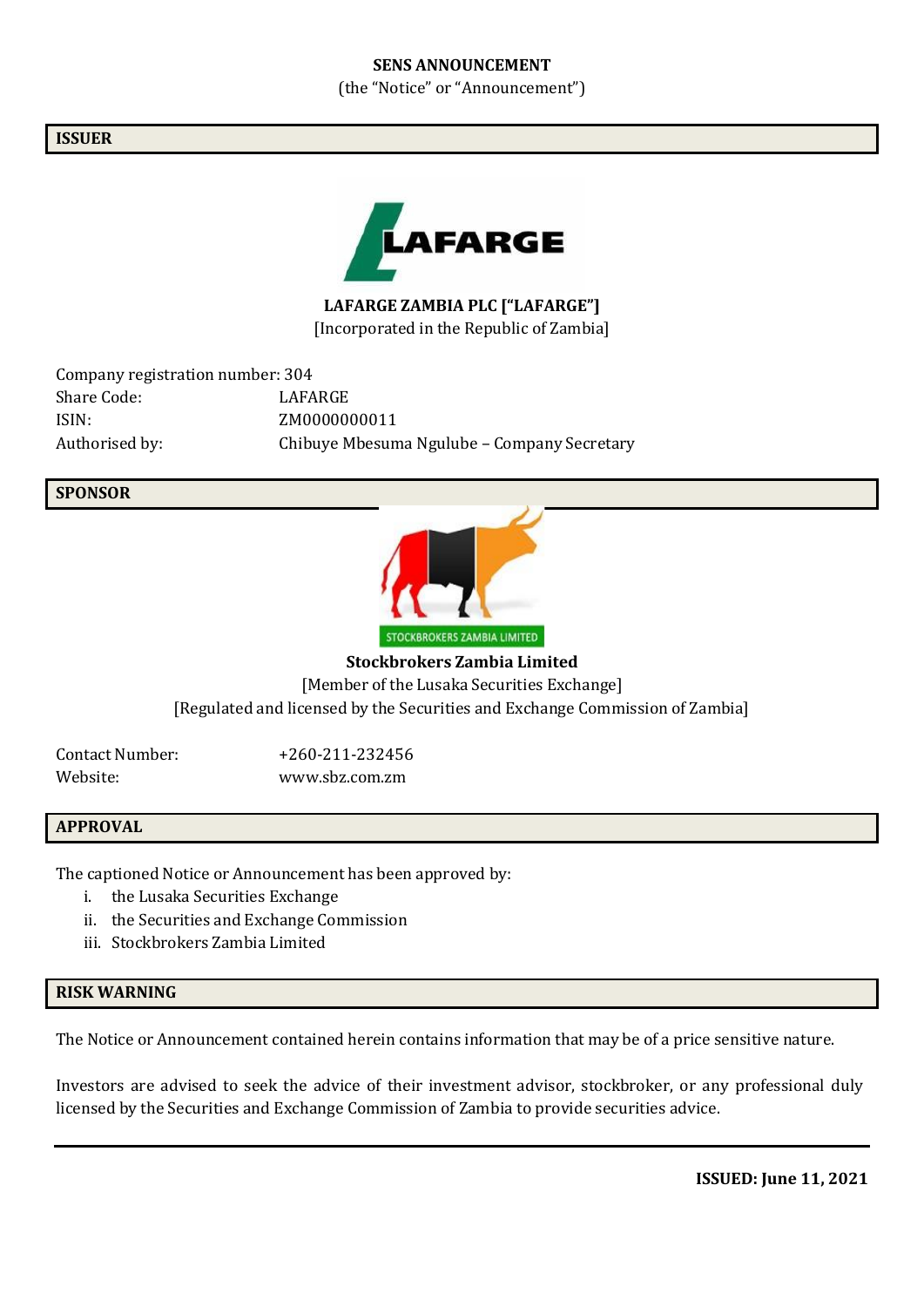

**LAFARGE ZAMBIA PLC** [Incorporated in the Republic of Zambia] Company registration number: 304 Share Code: **LAFARGE** ISIN: ZM0000000011 ["**LaFarge**" or "**the Company**"]

# **FURTHER CAUTIONARY ANNOUNCEMENT**

Shareholders are referred to the cautionary announcement, dated 8th June 2021, issued by the Board of Directors of Lafarge Zambia Plc ("Lafarge" or "the Company) informing the market that there were developments relating to the Company, the full impact of which were being determined, which may have an effect on the Company's securities.

Lafarge hereby provides a further update to shareholders and the market that on 11<sup>th</sup> June 2021 an agreement for the sale and purchase of 75% of shares in the Company was executed between the Majority shareholders Financière Lafarge SAS ("Financière Lafarge"), Pan African Cement Ltd ("Pan African") and Huaxin (Hainan) Investment Co., Ltd. ("Huaxin") whereby Financière Lafarge SAS and Pan African Cement Ltd have agreed to sell their shares to Huaxin at an enterprise value of USD 150 million (ZMW 3.3 billion) for 100% of the Company (the "Transaction"). The closing of the Transaction is subject to the terms and conditions set out in the agreement between the parties and to customary regulatory approvals required both in Zambia and China.

On closing of the Transaction, the parties will continue to comply with the requirements set out in the Securities Act No. 41 of 2016 and the the Securities (Takeovers and Mergers) Rules issued under Statutory Instrument No 170 of 1993.

## *About Huaxin*

LafargeHolcim ( " The Group") currently holds a 41.8% shareholding in the Huaxin Group. As of December 31, 2020, Huaxin is present in 13 provinces in China and 6 countries abroad with almost 250 subsidiaries and branches, total assets of over 43 billion CNY, sales of over 29 billion CNY, and with16,860 employees, Huaxin Cement Co., Ltd is a leading player in the manufacturing and marketing of cement products in China. Founded in 1907, Huaxin Cement today has a cement production capacity of 115 million tonnes/year, aggregate production capacity of 55 million tons/year and a Ready-Mix concrete capacity of up to 27 million cubic meters/year. Huaxin Cementis ranked in China's top 500 manufacturing companies and is also listed as a Fortune China 500 Company.

Lafarge shall continue to give further updates in this regard in due course via further announcements on actions and steps to be undertaken by Huaxin on the closing of the Transaction.

Accordingly, Shareholders are advised to exercise caution when dealing in the Company's securities until further announcements are made.

**By Order of the Board**

**Chibuye Mbesuma Ngulube Company Secretary**